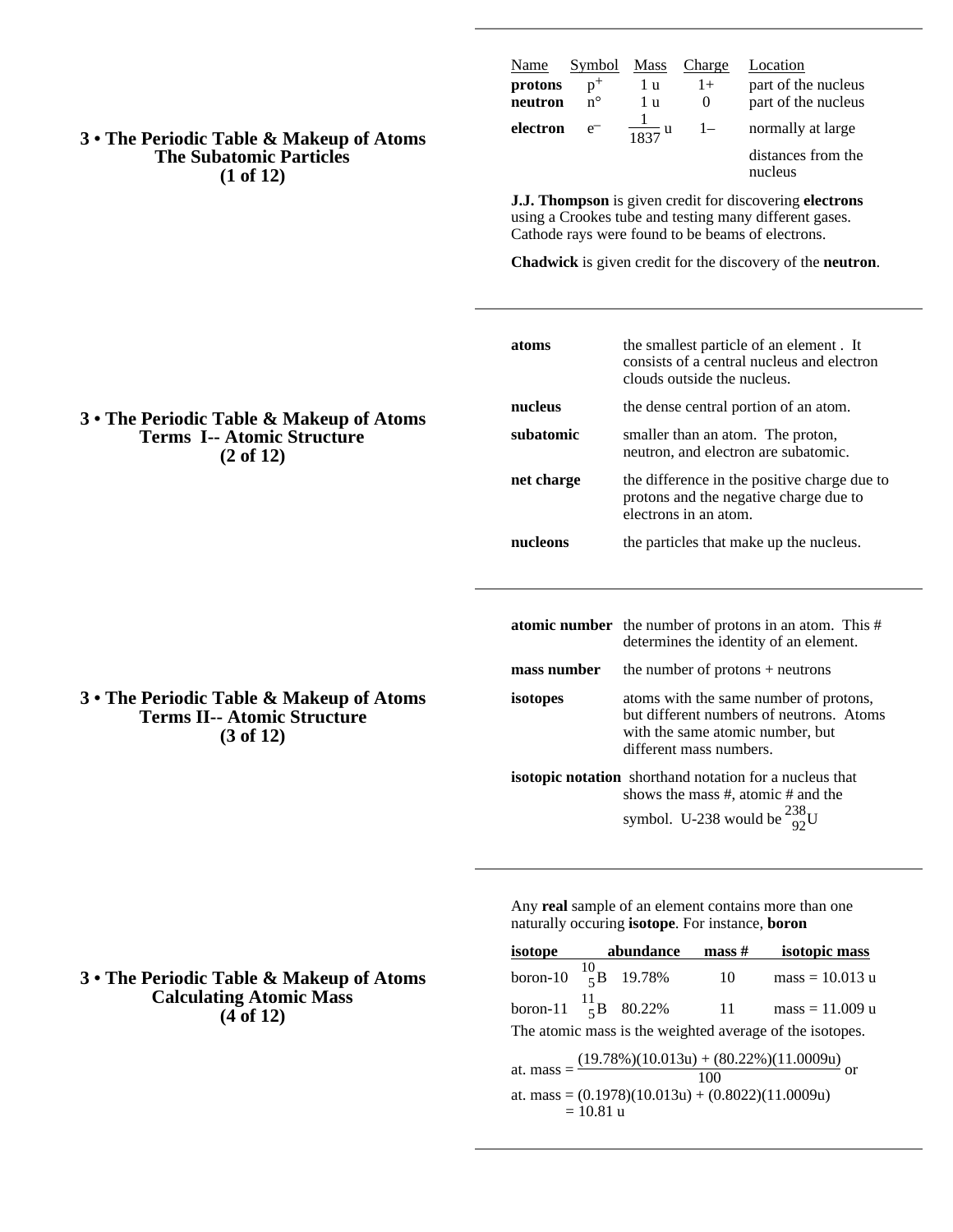**3 • The Periodic Table & Makeup of Atoms Determining Numbers of Protons, Neutrons, and Electrons from the Isotopic Notation (5 of 12)**

**3 • The Periodic Table & Makeup of Atoms Important People in the Development of the Atomic Theory (6 of 12)**

**3 • The Periodic Table & Makeup of Atoms Metals, Nonmetals, and Metalloids (7 of 12)**

Consider the following symbol:  $\frac{33}{16}S^2$ 

The 16 is the **atomic number** which is the number of **protons**.

The 33 is the **mass number** which is the mass of one of the isotopes. This mass is due to the **protons and neutrons**.

The number of **neutrons** is the **mass number - the atomic number.** 33 - 16 = 17 neutrons.

Since the charge is 2-, there are 2 **more electrons than protons.** In this case, there are 18 electrons.

**Democritus** [atomos]

philosopher who argued that matter was discontinuous **John Dalton** [billiard-ball model] experimented with gases… different substances are different combinations of atoms

**J.J. Thomson** [plum-pudding model] experimented with gas-discharge tubes… atoms have + and – parts... the negative  $e^{-t}$ 's are the same for any atom

**Ernest Rutherford** [nuclear model/solar system model] most of the mass of the atom is concentrated in a tiny, positively-charged nucleus

**Niels Bohr** [quantized electron energy levels] the electrons have only certain allowed energy levels

The elements can be classified as **metals, nonmetals, and metalloids.** Memorize the elements classified as metalloids (also called semi-metals or semiconductors).

Properties of metals include: **ductility** - the ability to pull a substance into a wire **sectility** - the ability to cut with a knife **malleability** - the ability to pound substance into a sheet **conductivity** - the ability to carry an electrical current

Gold is the most malleable of all the metals.

**Ernest Rutherford's classic gold foil experiment** led to the **nuclear model** of the atom.



most alpha's came straight through here

**• the nucleus is tiny** - because most of the alpha's missed the nucleus and went straight through the foil

**• the nucleus is positively charged** - because the (+) charged alpha was repelled by the (+) charged nucleus **• the nucleus is incredibly dense** - because the nucleus was able to bounce back at a very large angle

## **3 • The Periodic Table & Makeup of Atoms Rutherford's Gold Foil Experiment (8 of 12)**